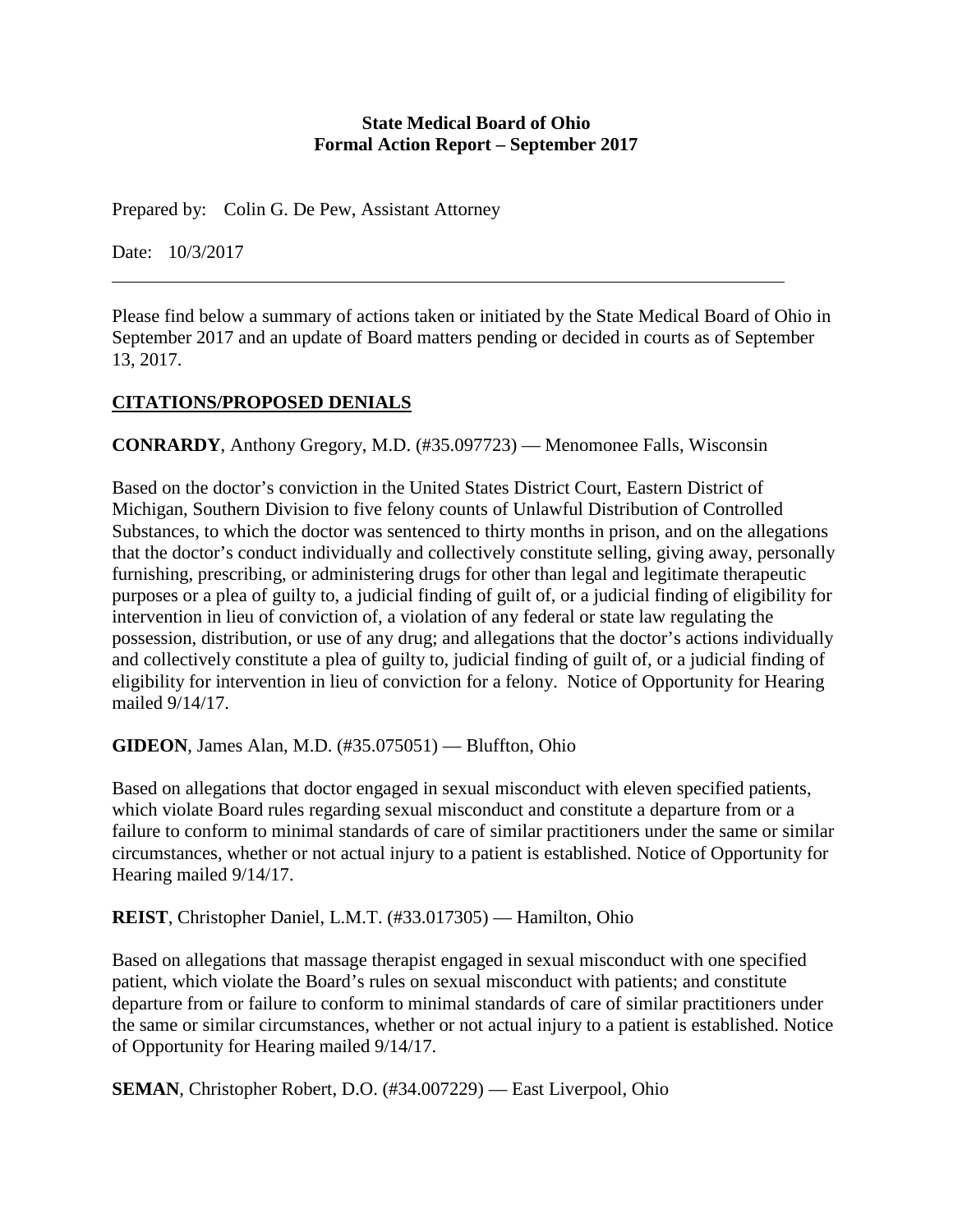Based on allegations that the doctor engaged in sexual misconduct with one specified patient, which violates the Board's rules on sexual misconduct with patients; and constitutes departure from or failure to conform to minimal standards of care of similar practitioners under the same or similar circumstances, whether or not actual injury to a patient is established. Notice of Opportunity for Hearing mailed 9/14/17.

# **FINAL ORDERS**

**GRAY**, Marcia, M.T. (#33.017131) — Cleveland Heights, Ohio

License to practice massage therapy indefinitely suspended, and subject to a \$4,500 fine, and conditions for reinstatement. Based on the finding that the massage therapist failed to cooperate in an investigation conducted by the Board. Order effective 9/14/17. (Journal Entry – No hearing requested.)

**HALKIAS**, Alexander Clark, M.D. (#57.019940) — North Canton, Ohio

Training Certificate to practice medicine and surgery revoked, and subject to a \$2,500 fine. Based on the finding that the doctor failed to comply with the terms and conditions placed by the Board upon his training certificate pursuant to the March 2013 Consent Agreement. Order effective 9/14/17. (Journal Entry – No hearing requested.)

**LETIZIO**, Anthony Michael, II, D.O. (#34.011032) — Erie, Pennsylvania

Certificate to practice osteopathic medicine and surgery permanently revoked, and subject to a \$4,500 fine. Based on the prior action by the State Board of Osteopathic Medicine for the Commonwealth of Pennsylvania which suspended the doctor's license to practice osteopathic medicine and surgery for three years based on the doctor's prescribing controlled substances to self and family members. Order effective 10/2/17.

**PALMER**, Daniel Wesley, M.D. Applicant — Dublin, Ohio

Application for license to practice medicine and surgery denied. Based on the doctor's plea of guilty in the Fayette Circuit Court, Fayette County, Indiana, to Conspiracy to Commit Forgery, a class C felony, to which he was sentenced to four years in prison, four years of probation, a \$5,000 fine, and 1,000 hours of community service. Also based on a 2016 Settlement Agreement and Final Order with the Medical Licensing Board of Indiana, that indefinitely suspended the doctor's license, and issued a \$4,000 fine. Order effective 9/14/17.

**TAYLOR**, Sally L., M.D. (#35.029482) — Cincinnati, Ohio

Certificate to practice medicine and surgery permanently revoked. Based on the finding that with respect to twelve specified patients the doctor departed from or failed to conform to minimal standards of care of similar practitioners under the same or similar circumstances, failed to maintain minimal standards applicable to the selection or administration of drugs, or failed to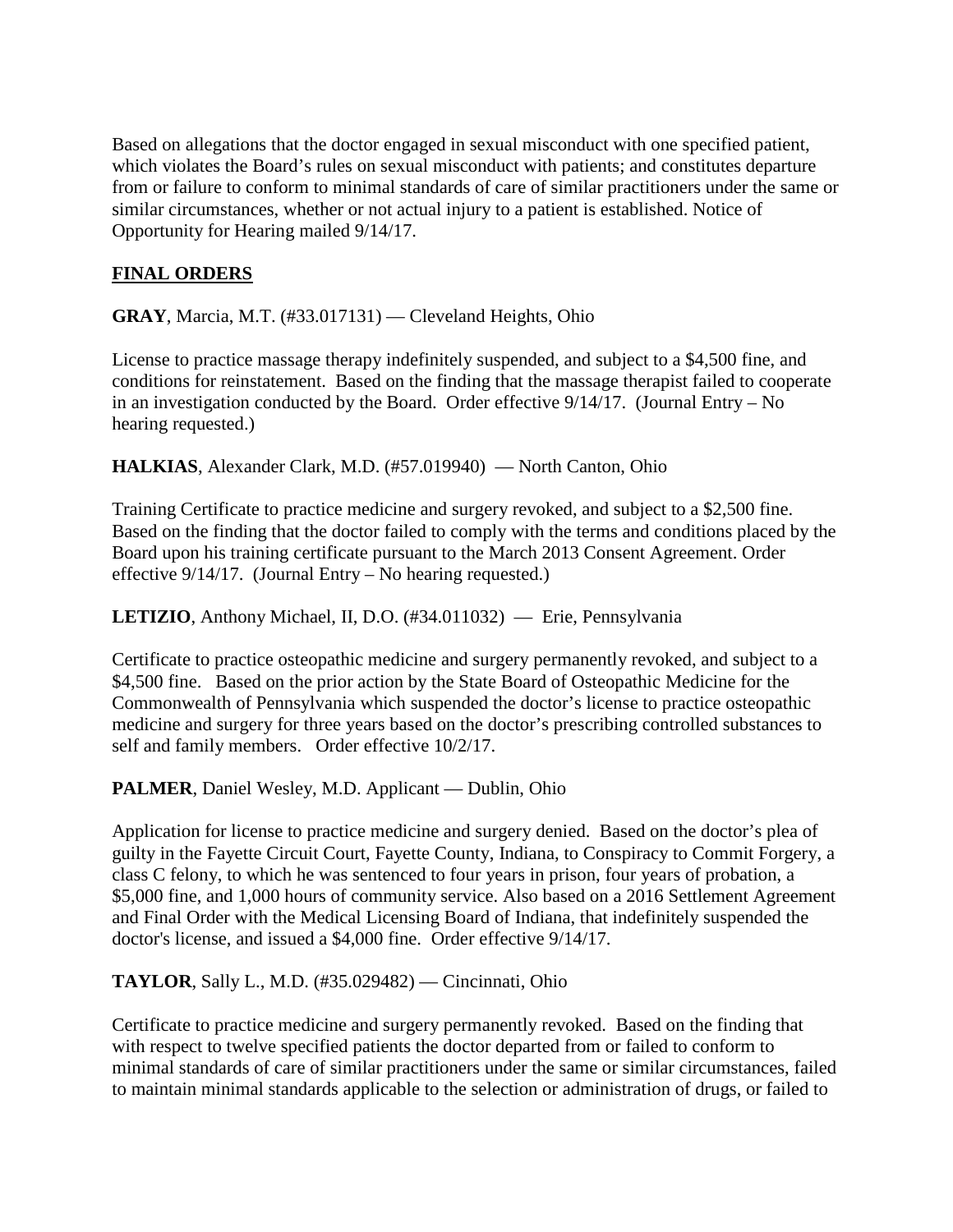employ acceptable scientific methods in the selection of drugs or other modalities for treatment of disease, and violated the Board's rules for treating intractable pain and prescribing controlled substances. Order effective 9/14/17.

## **VOLUNTARY PERMANENT SURRENDERS/ RETIREMENTS/WITHDRAWALS**

**DASANI**, Haridas Madhavji, M.D. (#35.039727) — Toledo, Ohio

Permanent revocation of license to practice medicine and surgery authorized by doctor in lieu of further formal disciplinary proceedings pursuant to Section 4731.22(B)(9), Ohio Revised Code. Effective 9/13/17.

**WINDSOR**, Robert Earl, M.D. (#35.093887) — Marietta, Georgia

Permanent revocation of license to practice medicine and surgery authorized by doctor in lieu of further formal disciplinary proceedings pursuant to Sections 4731.22(B)(9) and (B)(22), Ohio Revised Code. Effective 9/13/17.

### **CONSENT AGREEMENTS**

**AHMED**, Michelle Lynn, D.O. (#34.007803) — Canfield, Ohio

Certificate to practice osteopathic medicine and surgery reprimanded, and subject to a \$7,500 fine, and the successful completion of medical education courses on controlled substances prescribing and maintaining adequate medical records. Based on the doctor's admission that in the care of seven specified patients, the doctor violated the Medical Board's rules on Standards and Procedures for Review of Ohio Automated Rx Reporting System; and failed to comply with requirements to check the Ohio Automated Rx Reporting System. Agreement effective 9/13/17.

**RUEDISUELI**, Tracy ReAnn, P.A.(#50.003411RX)- Beavercreek, Ohio

Certificate to practice as a physician assistant suspended for an indefinite period of time but not less than two years, and subject to a \$11,000 fine; interim monitoring conditions and conditions for reinstatement, including a requirement that the physician assistant enter into a subsequent consent agreement incorporating probationary terms, conditions and limitations as determined by the Board. Based on the physician assistant's admission that: she is impaired in her ability to practice due to her addiction to oxycodone; that she began writing false prescriptions in the name of a patient without that patient's knowledge; that she would pay an employee to fill the prescription and return the drug to her; that she would examine coworkers, friends and acquaintances, and prescribe them controlled substances that they'd share amongst themselves; that she failed to access the Ohio Automated Rx Reporting System; and that she failed to create patient records documenting her exam, treatment and substances prescribed. Agreement effective 9/13/17.

**SWART**, Leslie Renee, L.M.T. (# 33.014178) — Cincinnati, Ohio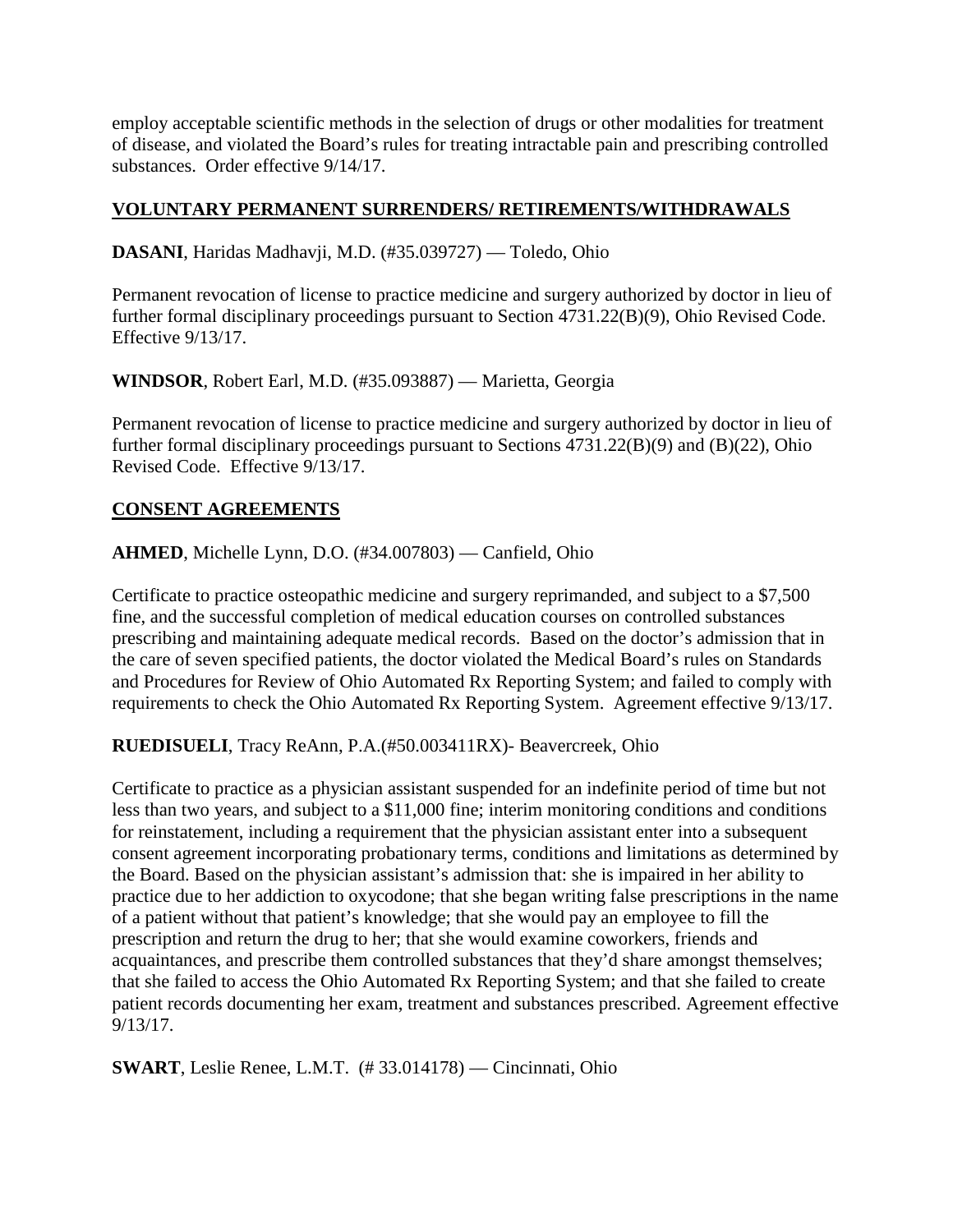Massage therapy license restored and suspended for a definite period of 180 days, and subject to a \$500 fine, interim monitoring conditions and probationary terms, conditions and limitations for at least two years. Based on the massage therapist's admission that she practiced massage therapy for more than three years after her license expired, which constitutes a felony. Agreement effective 9/13/17.

## **PROBATIONARY REQUESTS AND MODIFICATIONS**

**BENDER**, Thomas Michael, A.A. (#67.000178) — Wooster, Ohio

Anesthesiologist assistant's request for approval of reduction in personal appearances from once every three months to once every six months, and reduction in drug and alcohol rehabilitation meeting attendance to two per week with a minimum of ten per month granted by vote of the Board on 9/13/17.

**BRUNO**, Patrick Lewis, M.D. (#35.096568) — Burton, Ohio

Doctor's request for approval of a modified practice plan granted by vote of the Board on 9/13/17.

**DENNIS**, Linda Jean, M.D. (#35.061450) — Columbus, Ohio

Doctor's request for approval to administer, personally furnish and possess controlled substances, and for approval of reduction in the frequency of psychotherapy sessions from once every two weeks to once per month granted by vote of the Board on 9/13/17. Modifications effective 9/14/17.

**DIAMANTIS**, Nicholas Constantine, M.D. (#35.069292) — Bratenahl Village, Ohio

Doctor's request for approval of reduction in personal appearances from once every six months to once annually granted by vote of the Board on 9/13/17.

**JOHNSON**, Peter Carl, M.D. (#35.066160) — Northwood, Ohio

Doctor's request for approval of two assessing psychologists to complete two psychiatric return to work assessments, and approval to consider a previously submitted return to work assessment pending the assessing psychologist's approval granted by vote of the Board on 9/13/17.

**KRAENZLER**, Erik John, M.D. (#35.056589) — Brecksville, Ohio

Doctor's request for approval of new treating psychologist granted by vote of the Board on 9/13/17.

**MAIER**, Adam Christopher, D.O. (#34.011814) — Columbus, Ohio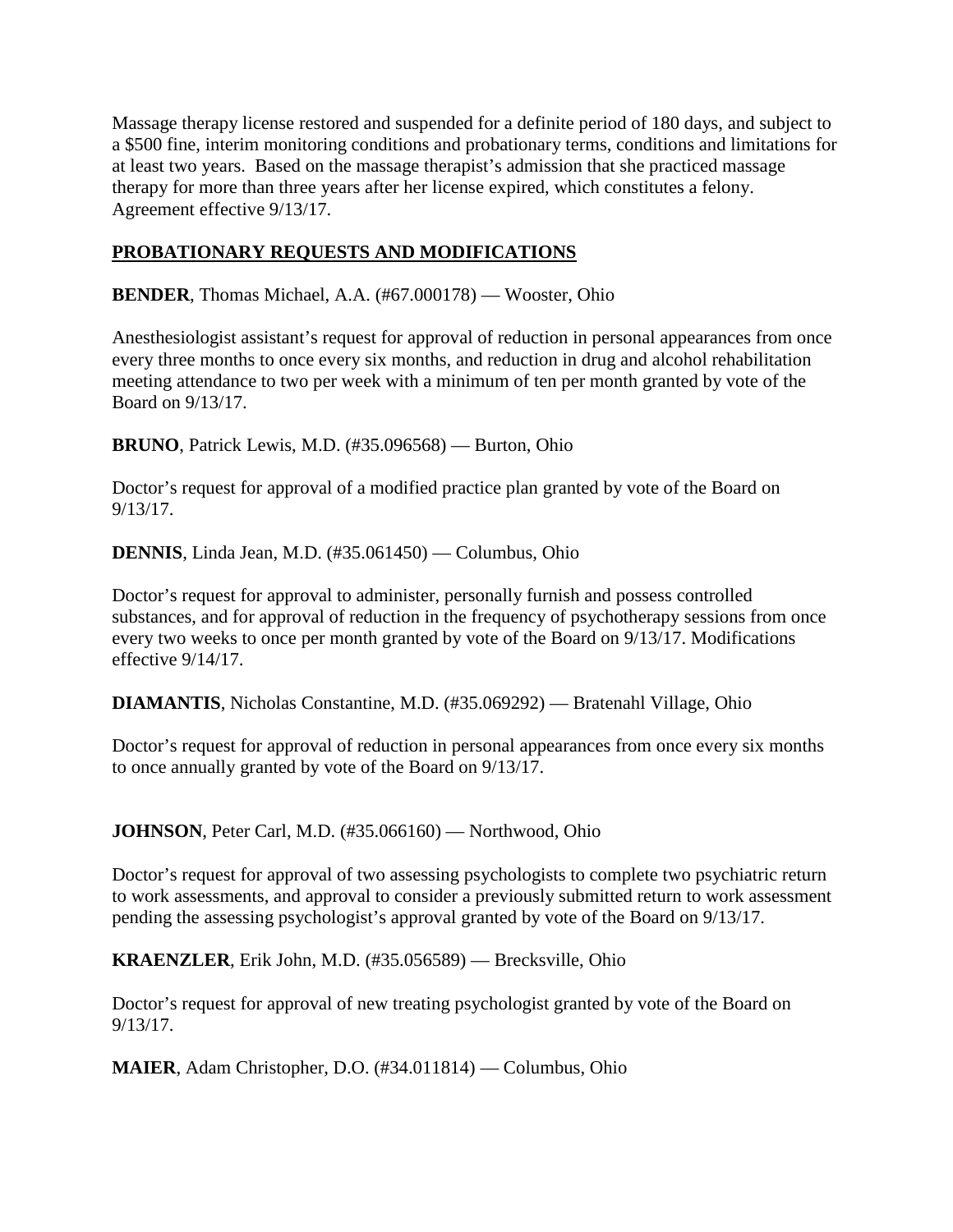Doctor's request for approval of the reduction in the frequency of psychiatric treatment sessions from once every two months to once every three months granted by vote of the Board on 9/13/17.

**MARSH**, James Allen, J.R., D.O. (#34.009757) — Milan, Ohio

Doctor's request for approval of new treating psychiatrist granted by vote of the Board on 9/13/17.

**MYLES**, Wayne J., D.O. (#34.006715) — Bluefield, West Virginia

Doctor's request for approval of medical ethics and physician-patient boundary courses granted by vote of the Board on 9/13/17.

## **PROBATION TERMINATED**

**CROUSE**, Micah Shawn, M.D. (#35.093481) — Lexington, Kentucky

Doctor's request for release from the terms of the 8/12/15 Consent Agreement granted by vote of the Board on 9/13/17. Effective 9/28/17.

**GALINDO**, Julio Cesar, M.D. (#35.121224) — Marysville, Ohio

Doctor's request for approval of release from the terms of the 9/9/15 Consent Agreement granted by vote of the Board on 9/13/17.

**JOHNSON**, Rebecca Erica, M.D. (#35.095365) — Westlake, Ohio

Doctor's request for release from the terms of the 9/12/12 Step II Consent Agreement granted by vote of the Board on 9/13/17. Effective immediately.

**KARAKASIS**, Christopher John, M.D. (#35.095844) — Cleveland, Ohio

Doctor's request for release from the terms of the 9/12/12 Step II Consent Agreement granted by vote of the Board on 9/13/17. Effective immediately.

**LYDON**, Joseph Francis, Jr., M.D. (#35.057047) — Solon, Ohio

Doctor's request for release from the terms of the 3/14/12 Step II Consent Agreement granted by vote of the Board on 9/13/17. Effective immediately.

**MARCINOW**, Anna Maria, M.D. (#35.124085) — Cincinnati, Ohio

Doctor's request for release from the terms of the 4/11/12 Step II Consent Agreement granted by vote of the Board on 9/13/17. Effective immediately.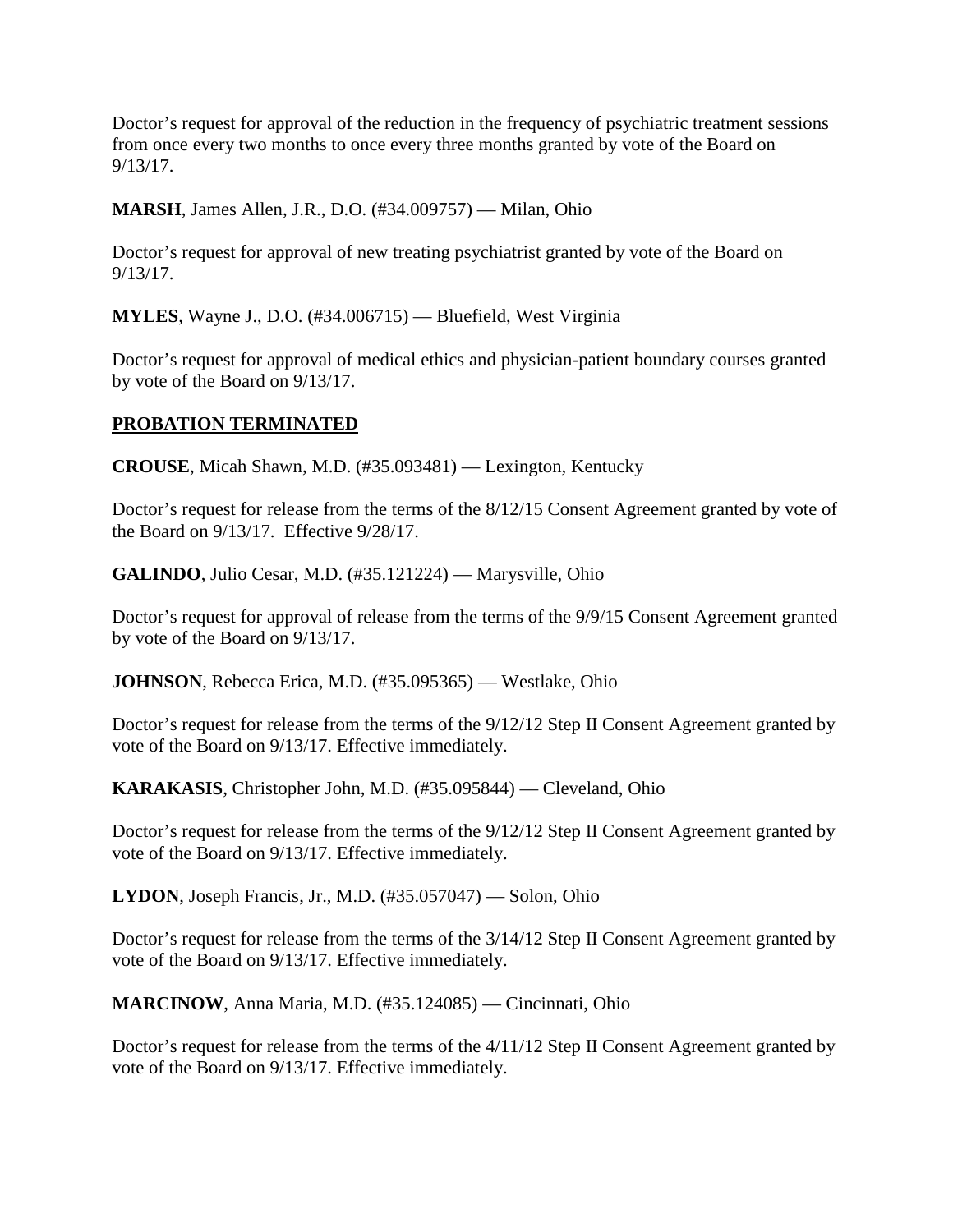**MARTIN**, William G., M.D. (#35.046428) — Sylvania, Ohio

Doctor's request for release from the terms of the 9/14/11 Step II Consent Agreement granted by vote of the Board on 9/13/17. Effective 9/29/17.

**MYNES**, Timothy Franklin, D.O. (#34.008071) — Forest, Virginia

Doctor's request for release from the terms of the 9/14/16 Board Order granted by vote of the Board on 9/13/17. Effective 9/29/17. Permanent limitation and restriction on doctor's license to prescribe, dispense, administer, or in any other manner provide phentermine or any other controlled substances for purposes of weight loss treatment remains in effect.

**NEMETH**, Kimberly Marie, D.O. (#34.009391) — Westlake, Ohio

Doctor's request for release from the terms of the 5/9/12 Step II Consent Agreement granted by vote of the Board on 9/13/17. Effective immediately.

**RYAN**, Carol G., M.D. (#35.038029) — Kettering, Ohio

Doctor's request for release from the terms of the 9/10/14 Consent Agreement granted by vote of the Board on 9/13/17. Effective immediately.

# **NON-DISCIPLINARY ACTIONS**

**BATCHELOR**, Teresa Diane, M.T. (#33.008992) — Cincinnati, Ohio

Massage therapist's application for restoration of license to practice massage therapy granted, pending passage of the Massage and Bodywork Licensing Examination. Based on massage therapist having not practiced in at least two years prior to application for restoration of license. Order effective 9/14/17. (Journal Entry – No hearing requested.)

**BOWEN**, Gerald Thomas, M.D. (#35.025543) — Greendale, Indiana

Doctor's license to practice medicine and surgery restored, pending passage of the Special Purpose Examination (SPEX) or specialty board recertification examination. Upon restoration, such license is immediately restricted to participation in a six-month preceptorship to include: two weeks of observation; one month of direct supervision; three months of on-site supervision; and six weeks of weekly chart reviews, until doctor provides documentation that he has successfully completed the Board approved preceptorship. Order effective 9/14/17. (Journal Entry – No hearing requested.)

**GUPTA**, Anjali, M.D. Applicant — Toledo, Ohio

Doctor's license to practice medicine and surgery granted, and immediately restricted to participation in a thirty-day preceptorship to include one week of observation and three weeks of patient care under direct supervision, until doctor provides documentation that she has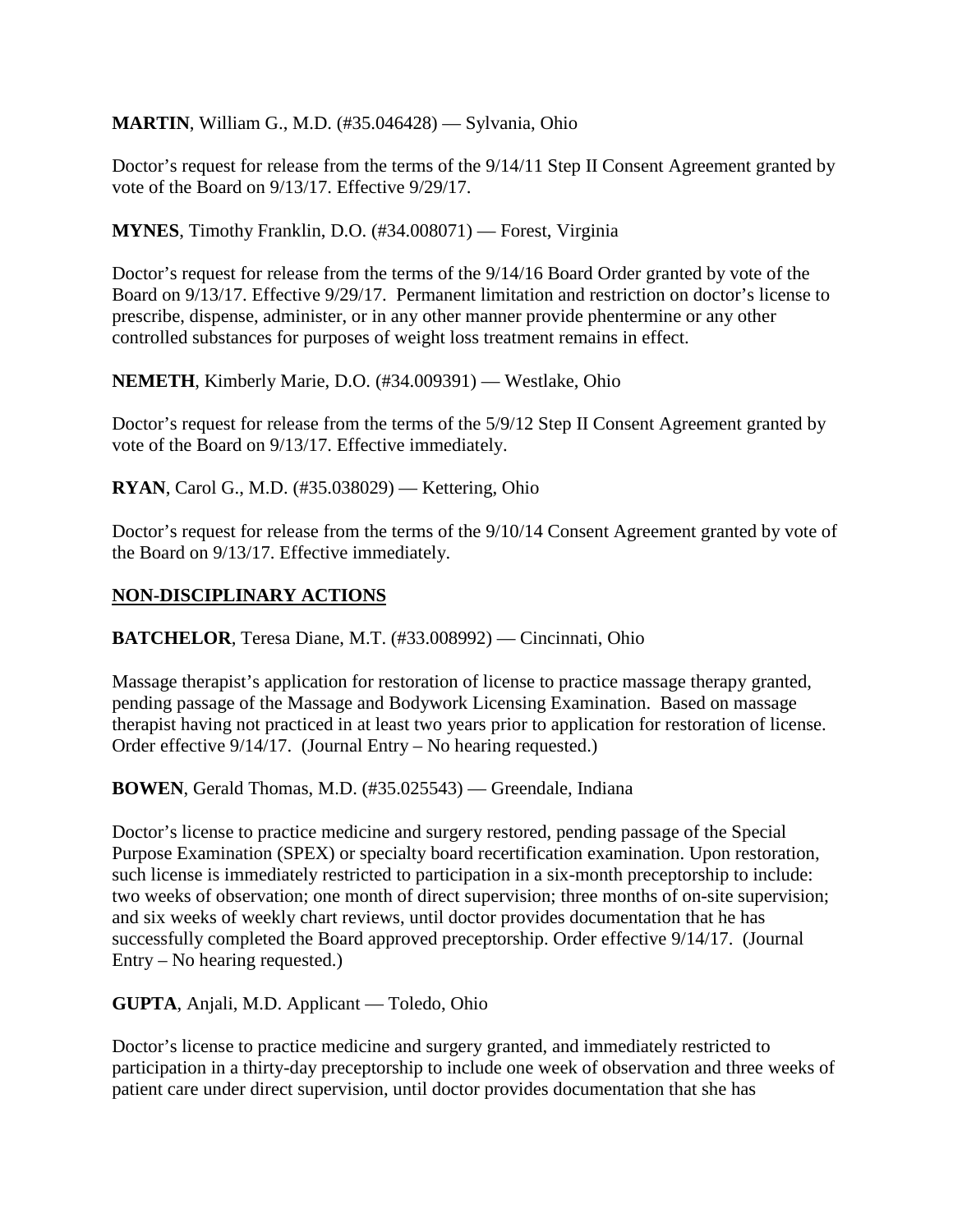successfully completed the Board approved preceptorship. Doctor further required to complete an Emergency Medicine Board Review Course within one year. Order effective 9/14/17. (Journal Entry – No hearing requested).

### **HOPPER**, Lori Beth, M.T. (#33.015741) — Batavia, Ohio

Massage therapist's application for restoration of license to practice massage therapy granted, pending passage of the Massage and Bodywork Licensing Examination. Based on massage therapist having not practiced in at least two years prior to application for restoration of license. Order effective 9/14/17. (Journal Entry – No hearing requested.)

**JAMISON**, Janice Lee, M.T. (#33.020509) — Lima, Ohio

Massage therapist's application for restoration of license to practice massage therapy granted, pending passage of the Massage and Bodywork Licensing Examination. Based on massage therapist having not practiced in at least two years prior to application for restoration of license. Order effective 9/14/17. (Journal Entry – No hearing requested.)

**WEINBERGER**, Myron Hilmar, M.D. Applicant — Indianapolis, Indiana

Doctor's license to practice medicine and surgery granted, and immediately limited to the practice of administrative, non-clinical medicine until doctor provides documentation that he has successfully recertified his American Board of Medical Specialties Certification in Internal Medicine and completed a Board approved thirty day preceptorship. Order effective 9/14/17. (Journal Entry – No hearing requested.)

## **COURT ACTIONS**

**ANGERBAUER,** Steven Ralph, M.D. (Applicant) — Salt lake City, Utah

By Decision and Judgment Entry on 8/31/17 and 9/5/17 respectively, Court of Appeals of Ohio, Tenth Appellate District affirmed the decision of the Franklin County Court of Common Pleas which upheld the  $7/13/16$  Board Order permanently denying doctor's application to practice medicine and surgery.

**GARBER,** Michael, M.D. (#35.124020) — Brooklyn, New York

Notice of Appeal of the 7/12/17 Board Order filed with the Franklin County Court of Common Pleas on 8/18/2017.

Please note that revocation and suspension Orders are not always effective immediately. If you have questions about effective dates or conditions governing a doctor's practice before a Board Order takes effect, please contact the office.